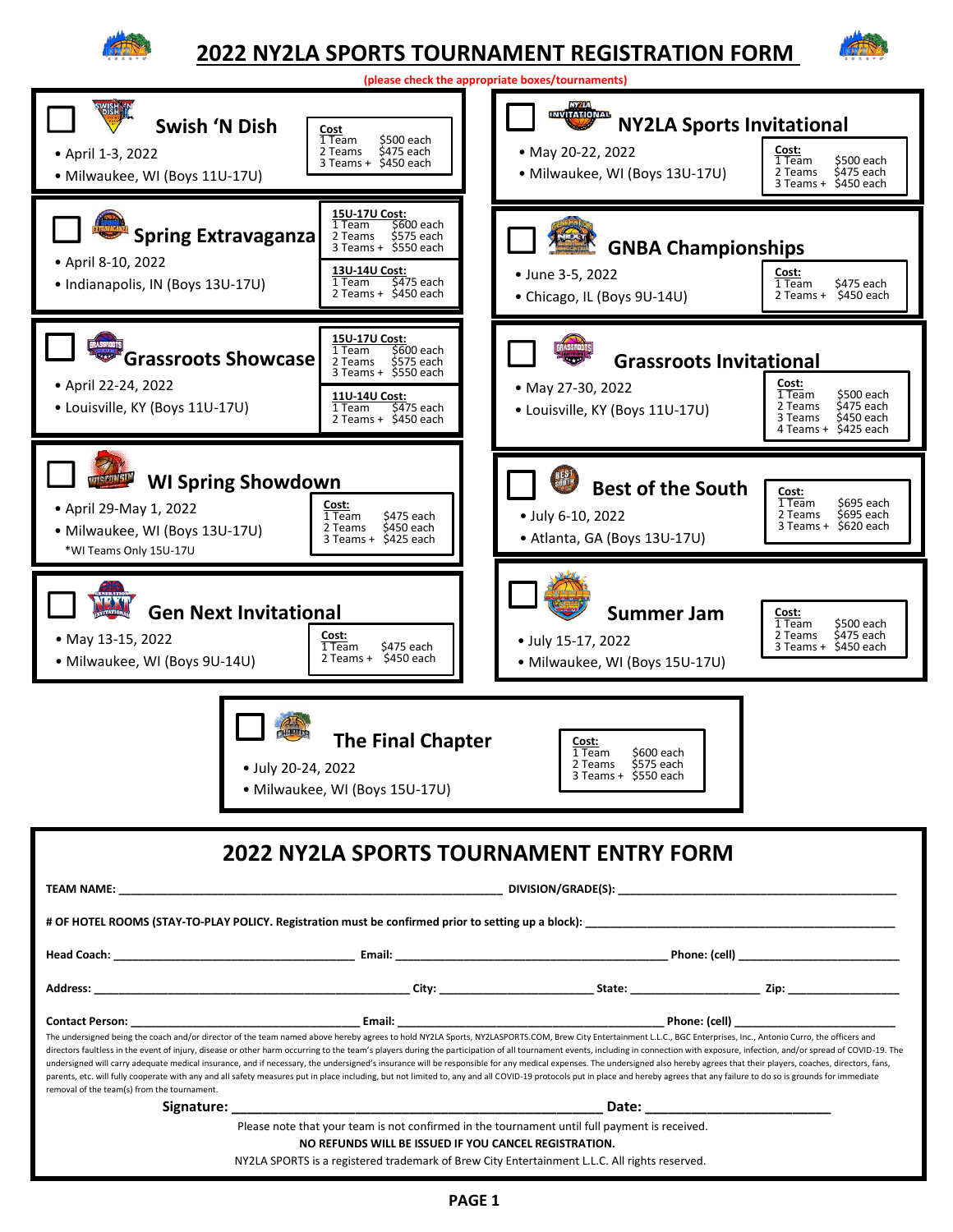## **------2022 NY2LA SPORTS TOURNAMENT ENTRY PAYMENT METHODS------**

**METHODS OF PAYMENT: Cash – Certified Check – Money Order – Credit Card** 

**(Note: Checks/Money Orders made payable to NY2LA Sports. SORRY NO PERSONAL CHECKS) (NO REFUNDS WILL BE ISSUED IF YOU CANCEL REGISTRATION FOR ANY EVENT)**

**By Email:** [NY2LASPORTS@GMAIL.COM](mailto:NY2LASPORTS@GMAIL.COM)

**By Mail:** NY2LA Sports 1345 N Jefferson Street #288 Milwaukee, WI 53202

**Host:** NY2LA Sports **Director:** Antonio Curro **Phone:** 414.704.4991 **Email:** [NY2LASPORTS@GMAIL.COM](mailto:NY2LASPORTS@GMAIL.COM)

**STAY-TO-PLAY POLICY FOR ALL NY2LA SPORTS EVENTS**

**Email [NY2LASPORTS@GMAIL.COM](mailto:NY2LASPORTS@GMAIL.COM) for HOTEL info**

| <b>EVENT</b>                                                                                                               | # OF TEAMS ATTENDING                                                                                | <b>RATE PER TEAM</b> | <b>TOTAL</b> |  |
|----------------------------------------------------------------------------------------------------------------------------|-----------------------------------------------------------------------------------------------------|----------------------|--------------|--|
| <b>SWISH 'N DISH</b>                                                                                                       |                                                                                                     |                      |              |  |
| (April 1-3, 2022) DEADLINE: 3/18/22                                                                                        |                                                                                                     |                      |              |  |
| <b>SPRING EXTRAVAGNAZA</b>                                                                                                 |                                                                                                     |                      |              |  |
| (April 8-10, 2022) DEADLINE: 3/18/22                                                                                       |                                                                                                     |                      |              |  |
| <b>GRASSROOTS SHOWDOWN</b>                                                                                                 |                                                                                                     |                      |              |  |
| (April 22-24, 2022) DEADLINE: 4/8/22                                                                                       |                                                                                                     |                      |              |  |
| <b>WI SPRING SHOWDOWN</b>                                                                                                  |                                                                                                     |                      |              |  |
| (April 29-May 1, 2022) DEADLINE: 4/15/22                                                                                   |                                                                                                     |                      |              |  |
| <b>GENERATION NEXT INVITATIONAL</b>                                                                                        |                                                                                                     |                      |              |  |
| (May 13-15, 2022) DEADLINE: 4/29/22                                                                                        |                                                                                                     |                      |              |  |
| <b>NY2LA SPORTS INVITATIONAL</b>                                                                                           |                                                                                                     |                      |              |  |
| (May 20-22, 2022) DEADLINE: 5/6/22                                                                                         |                                                                                                     |                      |              |  |
| <b>GRASSROOTS INVITATIONAL</b>                                                                                             |                                                                                                     |                      |              |  |
| (May 27-30, 2022) DEADLINE: 5/13/22                                                                                        |                                                                                                     |                      |              |  |
| <b>GENERATION NEXT CHAMPIONSHIPS</b>                                                                                       |                                                                                                     |                      |              |  |
| (June 3-5, 2022) DEADLINE: 5/20/22                                                                                         |                                                                                                     |                      |              |  |
| <b>BEST OF THE SOUTH</b>                                                                                                   |                                                                                                     |                      |              |  |
| (July 6-10, 2022) DEADLINE: 6/18/22                                                                                        |                                                                                                     |                      |              |  |
| <b>SUMMER JAM</b>                                                                                                          |                                                                                                     |                      |              |  |
| (July 15-17, 2022) DEADLINE: 6/30/22                                                                                       |                                                                                                     |                      |              |  |
| THE FINAL CHAPTER                                                                                                          |                                                                                                     |                      |              |  |
| (July 20-24, 2022) DEADLINE: 7/6/22                                                                                        |                                                                                                     |                      |              |  |
| NOTE: MULTI-TEAM DISCOUNTS ARE BY EVENT. THEY CANNOT BE COMBINED BETWEEN DIFFERENT EVENTS.                                 |                                                                                                     |                      |              |  |
|                                                                                                                            |                                                                                                     |                      |              |  |
|                                                                                                                            | <b>TOTAL AMOUNT DUE (ALL EVENTS): \$</b>                                                            |                      |              |  |
| <b>CREDIT CARD INFORMATION (circle one):</b>                                                                               |                                                                                                     |                      |              |  |
| <b>AMEX</b>                                                                                                                | M/C<br><b>VISA</b>                                                                                  |                      |              |  |
|                                                                                                                            |                                                                                                     |                      |              |  |
|                                                                                                                            |                                                                                                     |                      |              |  |
|                                                                                                                            |                                                                                                     |                      |              |  |
|                                                                                                                            |                                                                                                     |                      |              |  |
|                                                                                                                            |                                                                                                     |                      |              |  |
|                                                                                                                            |                                                                                                     |                      |              |  |
|                                                                                                                            |                                                                                                     |                      |              |  |
|                                                                                                                            |                                                                                                     |                      |              |  |
|                                                                                                                            |                                                                                                     |                      |              |  |
|                                                                                                                            |                                                                                                     |                      |              |  |
|                                                                                                                            |                                                                                                     |                      |              |  |
|                                                                                                                            | Card Holder Phone: ___________________________________Card Holder Signature: ______________________ |                      |              |  |
| (NOTE: THERE IS A 4% FEE IF PAYING BY CREDIT CARD)<br>(NO REFUNDS WILL BE ISSUED IF YOU CANCEL REGISTRATION FOR ANY EVENT) |                                                                                                     |                      |              |  |
| <b>DACE 3</b>                                                                                                              |                                                                                                     |                      |              |  |